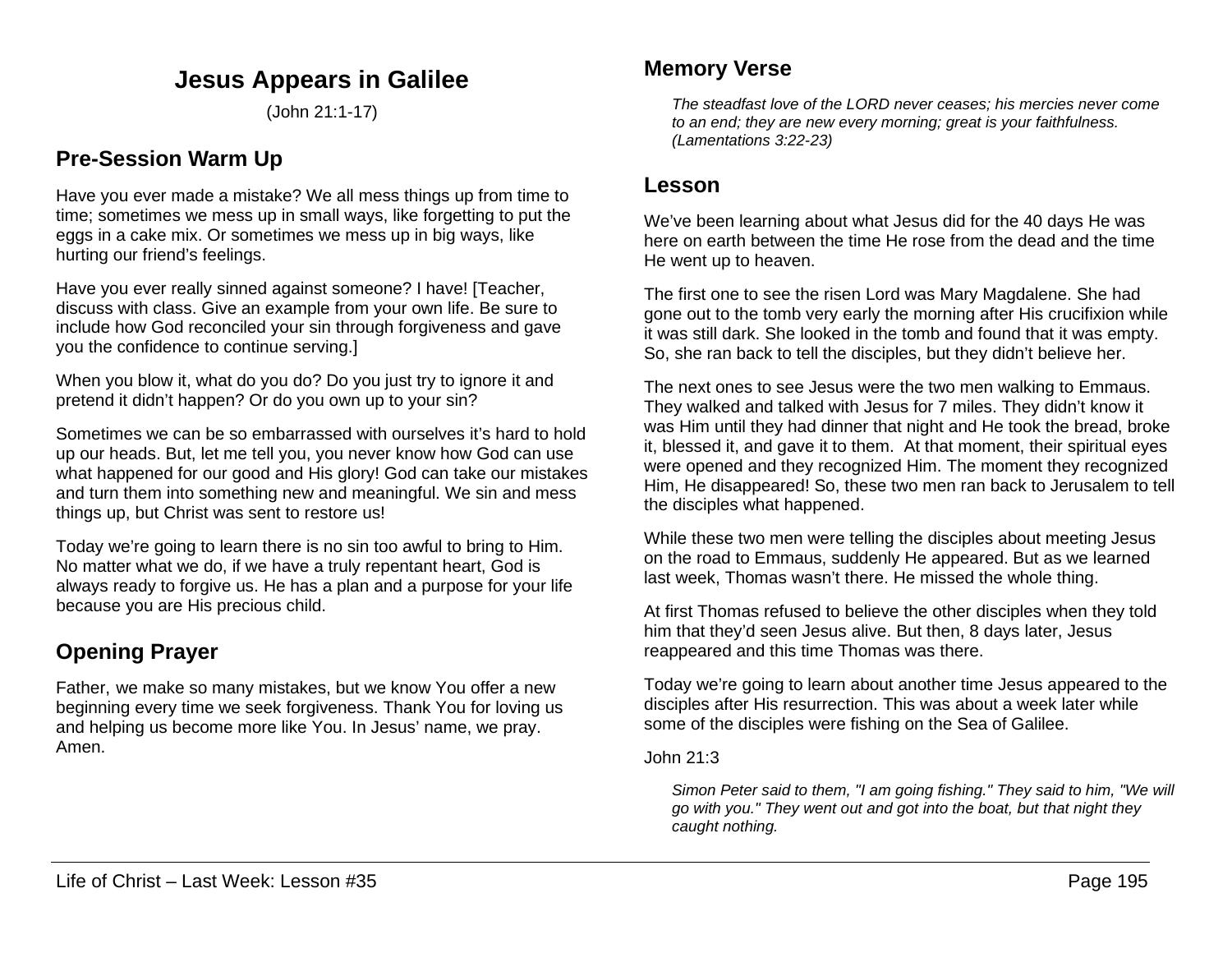They fished all night and didn't catch a single fish. When morning came, the men were tired and hungry. So, they started to row in to shore and they saw a Man standing on the beach.

John 21:4

*Just as day was breaking, Jesus stood on the shore; yet the disciples did not know that it was Jesus.*

There was Jesus standing on the shore, but the disciples didn't recognize Him.

### John 21:5-6

*Jesus said to them, "Children, do you have any fish?" They answered him, "No." (6) He said to them, "Cast the net on the right side of the boat, and you will find some." So, they cast it, and now they were not able to haul it in, because of the quantity of fish.*

Even though they had fished all night and hadn't caught a single fish, they obeyed this Stranger on the beach. And when they did, their nets became so full of fish they could barely haul the net in!

There's a lesson here for us! If we are obedient, things will go well for us. If you obey Jesus, He will bless your life.

John looked at this enormous catch of fish and he thought, "*There's only one Man that could do something this wonderful*!"

John 21:7

*That disciple whom Jesus loved therefore said to Peter, "It is the Lord!" When Simon Peter heard that it was the Lord, he put on his outer garment, for he was stripped for work, and threw himself into the sea.*

When John yelled, "*It is Jesus*", Peter got so excited that he jumped out of the boat and swam as fast as he could to shore. He didn't want to wait for the others to row the boat in. He wanted to be with Jesus!

Do you ever get really excited about spending time with Jesus?

#### John 21:8-9

*The other disciples came in the boat, dragging the net full of fish, for they were not far from the land, but about a hundred yards off. When they got out on land, they saw a charcoal fire in place, with fish laid out on it, and bread.*

Jesus built a campfire and called His disciples to come and eat. Question: Where did Jesus get the fish?

### John 21:12

*Jesus said to them, "Come and have breakfast." Now none of the disciples dared ask him, "Who are you?" They knew it was the Lord.*

After breakfast Jesus took Peter aside. Now before we go on with the story, let me remind you of a terrible thing that Peter did before the Lord was crucified. He really messed up.

The Roman soldiers had come and arrested Jesus and they took Him and beat Him and whipped Him until His back was bloody. They put a purple robe on Him and pushed a crown of thorns on His head and they spit on Him and made fun of Him because He had said, He was the King of the Jews.

While they were doing all this to Jesus, Peter was in the crowd watching. What do you think Peter was thinking and feeling as he watched Jesus being so cruelly treated? [Let the class discuss.]

Three times while Peter was watching what the Romans were doing to Jesus, some people pointed at Peter and accused him of being one of Jesus' followers. Peter was so scared that the Romans would come after him and beat him up like they were doing to Jesus that all three times he lied and said that He didn't even know Jesus.

Have you ever lied? How did you feel? Did you feel guilty? Peter felt so guilty for denying that he even knew Jesus that he wept bitterly.

Now back to our story. The disciples had just eaten breakfast with the Lord on the beach and Jesus took Peter aside…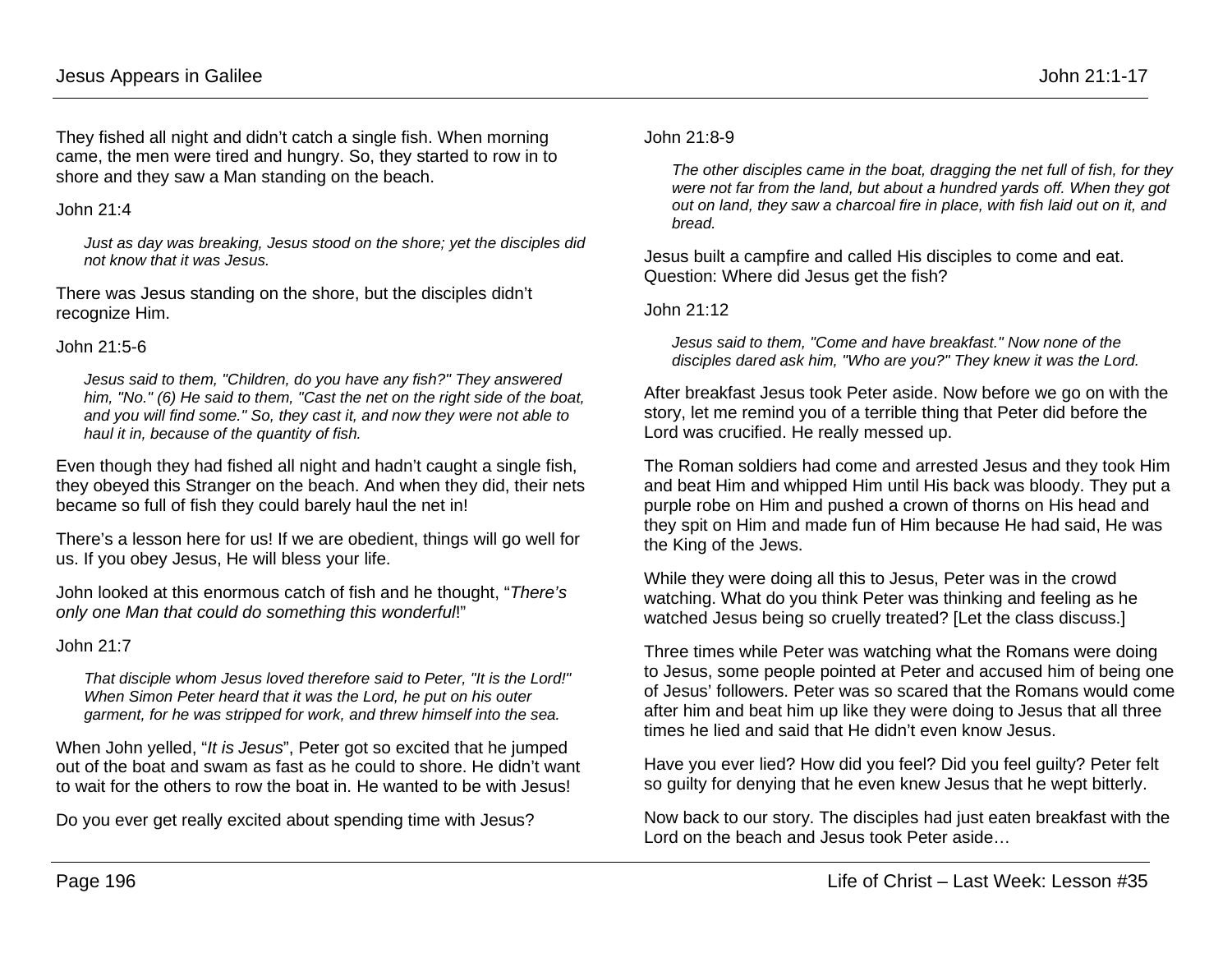#### John 21:15

*When they had finished breakfast, Jesus said to Simon Peter, "Simon, son of John, do you love me more than these?" He said to him, "Yes, Lord; you know that I love you." He said to him, "Feed my lambs."*

When Jesus asked Peter if he loved Him, He used the Greek word *agape*, which is God's kind of perfect love. But when Peter answered, he used the word *fileo* [Fi-Leo], which is a word for "*brotherly love*". In other words, Jesus asked, "*Do you love me*" and Peter responded, "*I like you*."

Then Jesus told Peter to "*Feed my lambs*".

Then Jesus asked Peter the same question a second time.

John 21:16

*He said to him a second time, "Simon, son of John, do you love me?" He said to him, "Yes, Lord; you know that I love you." He said to him, "Tend my sheep."*

Again, Jesus asked, "*Do you love me*" and Peter responded, "*You know that I like you*."

This time Jesus told Peter to "*Tend my sheep*."

Then Jesus asked Peter a third time.

John 21:17

*He said to him the third time, "Simon, son of John, do you love me?" Peter was grieved because he said to him the third time, "Do you love me?" and he said to him, "Lord, you know everything; you know that I love you." Jesus said to him, "Feed my sheep."*

This time Jesus used *fileo*. He asked Peter, "*Do you even like Me*?" And this saddened Peter. He said to Jesus "*You know everything. You know that that I like you*."

Jesus didn't doubt Peter's love. Jesus knew that Peter loved Him as a brother. But Jesus was calling Peter to a higher and deeper level of love. Jesus didn't want Peter to simply *like* Him; Jesus wanted Peter to *love* Him with all his heart so that he could be a strong and confident witness.

Why do you think that Jesus asked Peter three times if he loved Him? [Let the class discuss.]

Just as Peter had denied knowing Jesus three times, the risen Jesus asked Peter to affirm his love three times.

Notice that Jesus gave Peter a very special job to do.

Jesus told Peter to "*Feed my lambs*" (vs 15), "*Tend my sheep*" (vs 16) and "*Feed my sheep*" (vs 17).

Was Jesus telling Peter He wanted him to become a sheepherder?

No, when Jesus told Peter, to "*feed*" and "*tend"* His sheep, Jesus wasn't talking about the kind of sheep that have wool and go *bah*, *bah*, *bah*.

How many of you have pets at home? Is it important to feed and care for your pet? Well, the Bible tells us that God is our Good Shepherd. He thinks of His followers as His precious little lambs that need to fed and cared for.

So, when Jesus was talking about His "sheep", He was thinking about the people who followed Him and loved Him. Jesus knew that He was going to go back to His heavenly Father soon and He wanted to make sure Peter would teach and care for the people who would be left on earth without Him. Jesus wanted to know that they were going to be fed and looked after by leaders like Peter.

Jesus knew that Peter was truly sorry that He had lied about even knowing Him. So, even though Peter had messed up and lied about knowing Him, Jesus wanted Peter to know that he was forgiven and that He still wanted him take care of His people, His precious lambs.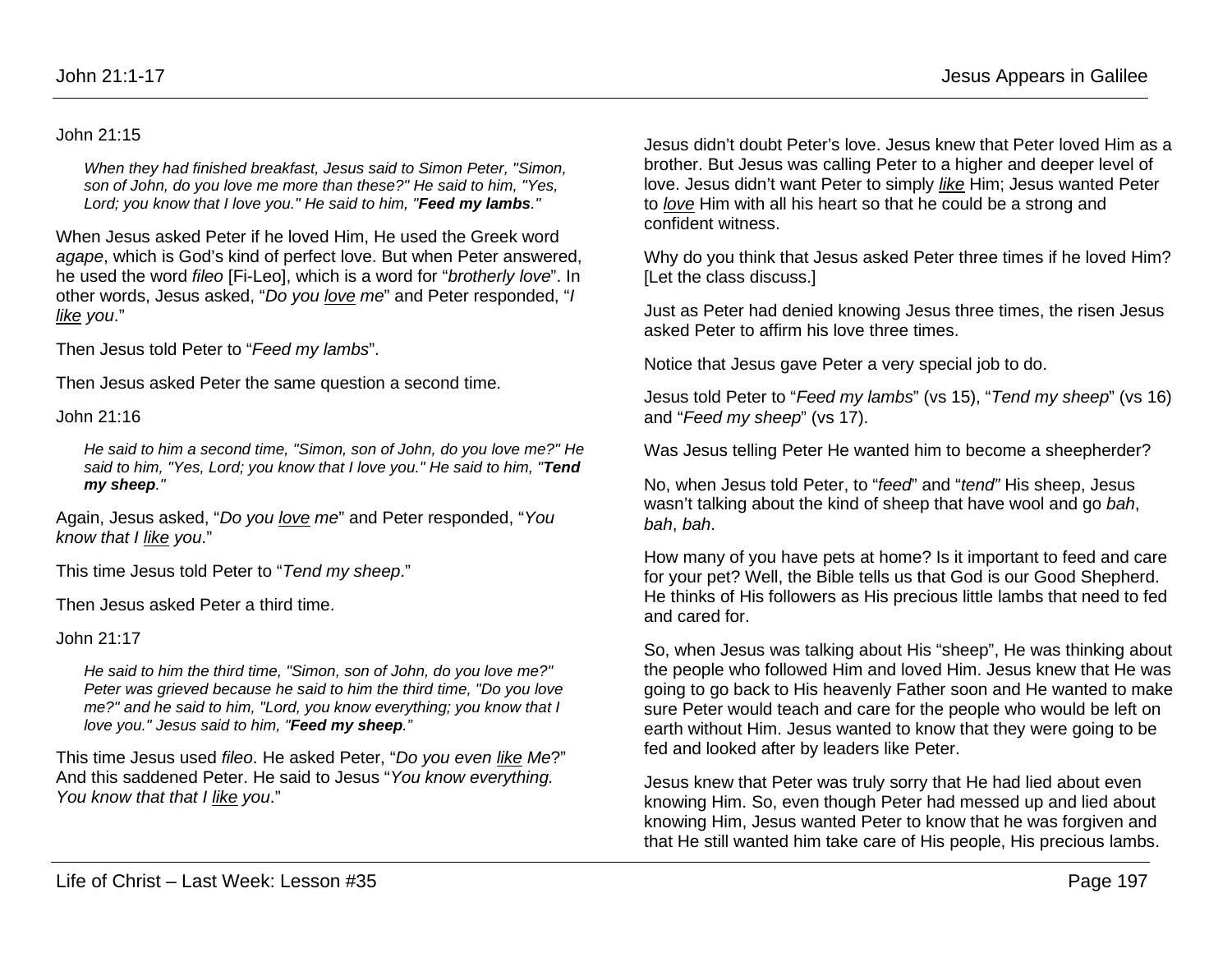How happy Peter was to be able to tell others about Jesus. Ten days later, Peter preached a sermon and three thousand people came to believe in Jesus that day!

Jesus had forgiven Peter and restored him to right standing.

Even when we mess up and sin, if we confess our love for Jesus, He is faithful to forgive us and to give us a fresh start in life. God is merciful and always ready to forgive.

# **Closing Prayer**

Father, thank You for Your mercy and grace. Thank You that you are so willing to forgive us and to restore us to right standing with You. Give us opportunities to share Your love with others and to take care of their needs. In Jesus' name, we pray. Amen.

### **Learning Activities**

#### **Craft Corner**

### **Game Center**

#### *Fishing Game*

Write questions on the back of fish shapes. Put a paperclip on each "fish" and put them all into a bucket. Make a "fishing pole" using a dowel and string with a magnet on the end. Let children "fish" for the questions. On a felt board, put point values on the back of felt fish shapes. On a correctly answered question, the child chooses a felt fish to win points for his or her team.

Or, use the following review questions in a time of discussion or a game of your choice:

1. Who was the first one to see the risen Jesus? (Mary Magdalene.)

- 2. Who were the second ones to see the risen Jesus? (The two men walking to Emmaus.)
- 3. Why didn't these followers of Jesus recognize Him after His resurrection? (Teacher, let the children discuss this. Perhaps it was because Jesus was the last person they expected to see, it didn't register that it was Him.)
- 4. After they fished all night and caught nothing, what did Jesus tell the disciple to do? (Cast their nets on the other side of the boat.)
- 5. What would have happened if the disciples had refused to throw their nets on the other side of the boat? (They would have missed out on having breakfast with Jesus on the beach!)
- 6. How was it that John figured out it was Jesus? (He knew there was only One person that could perform such a miracle.)
- 7. What did Peter do when John yelled, "*It's the Lord*"? (He jumped into the water and swam ashore. He wanted to be with Jesus.)
- 8. What did Jesus want to teach the disciples by giving them the huge, miraculous catch of fish? (That He alone can do the impossible. He will supply all their needs. If you obey Him, He will bless your life.)
- 9. What was Jesus doing while the disciples were coming ashore? (He built a fire and was fixing breakfast.)
- 10. Why did Peter deny the Lord? (Peter was so scared that the Romans would come after him and beat him up like they were doing to Jesus, that he lied and said that He didn't even know Jesus.)
- 11. Why did Jesus ask Peter three times if he loved Him? (Just as Peter had denied Jesus three times, the risen Jesus asked Peter